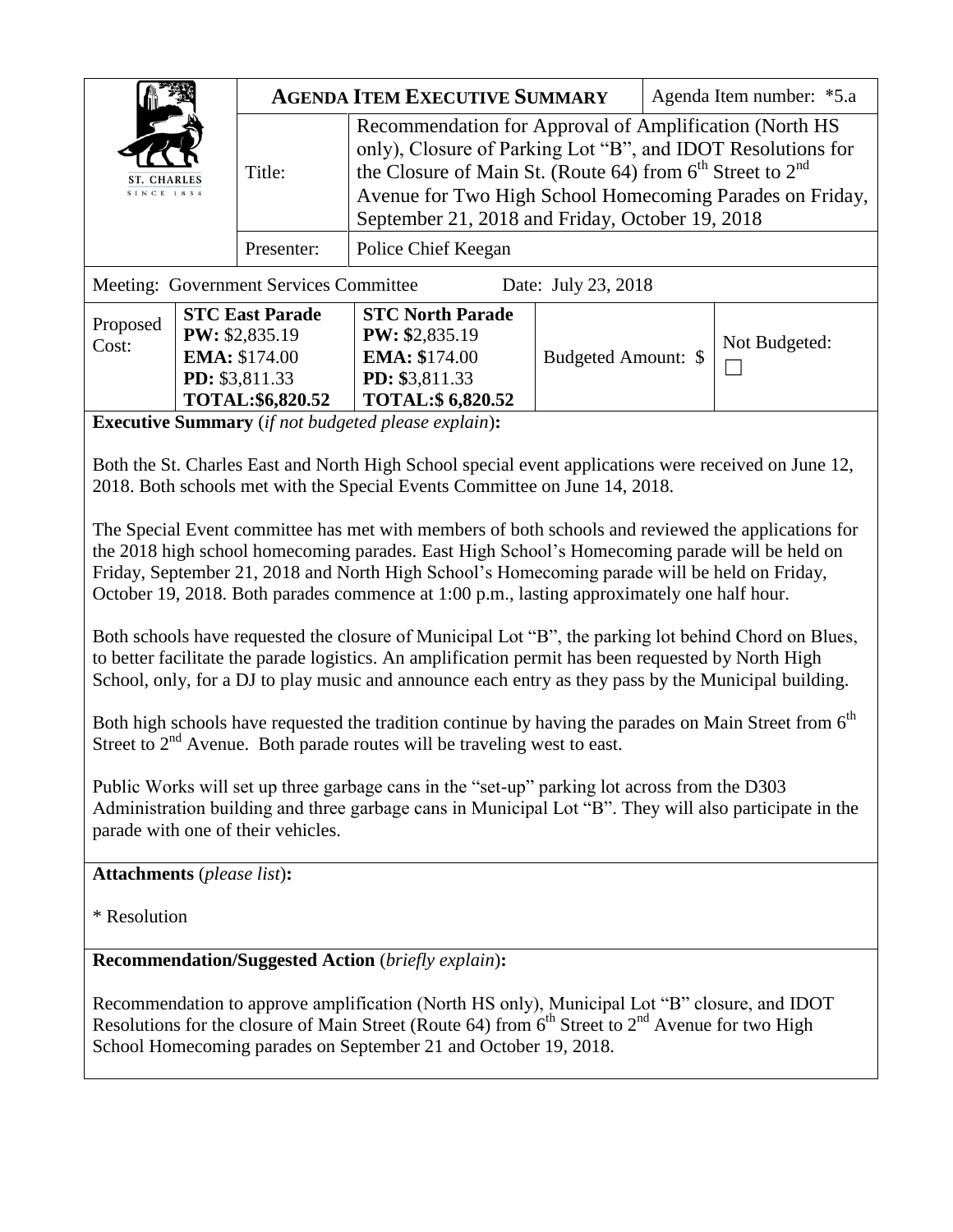## **City of St. Charles, Illinois**

**Resolution No.** 

## **A Resolution Requesting the Closure of Routes 64 and 31 for the St. Charles East and North High School Homecoming Parades**

**Presented & Passed by the City Council on** 

WHEREAS, the St. Charles North and East High Schools are sponsoring a Homecoming Parade in the City of St. Charles, and;

WHEREAS, these Parades will require the temporary closure of Main Street (Route 64) and Second Street (Route 31) state highways in the City of St. Charles, and;

WHEREAS, Section 4-408 of the Illinois Highway Code authorizes the Department of Transportation to issue permits to local authorities to temporarily close portions of state highways for such public purposes or needs as parades and local celebrations;

NOW, THEREFORE, BE IT RESOLVED by the City Council of the City of St. Charles, Kane and DuPage Counties, Illinois, that permission to close Main Street (Route 64) and Second Street (Route 31) on Friday, September 21, 2018 from 12:45 p.m. to 2:30 p.m. for the St. Charles East High School Homecoming Parade and Friday, October 19, 2018 from 12:45 p.m. to 2:30 p.m. for the St. Charles East High School Homecoming Parade be requested of the Department of Transportation;

BE IT FURTHER RESOLVED that if such permission is granted by the Department of Transportation, all highway traffic during the periods of time specified shall be detoured over the following routes:

For westbound on Route 64: south on 5th Avenue (Route 25) to Illinois Avenue, west to 7th Street, north to Route 64. For southbound on Route 31: west on State Street from Route 31 to 7th Street, south on 7th Street to Illinois Street, east on Illinois Street to Route 31. For eastbound Route 64 and northbound Route 31, use the reverse route.

BE IT FURTHER RESOLVED that if such permission is granted by the Department of Transportation, the City of St. Charles assumes full responsibility for the direction, protection and regulation of the traffic during the time the detour is in effect, and all liabilities for damages of any kind occasioned by the closing of the state highway, and it is further agreed that efficient all-weather detours will be maintained to the satisfaction of the Department and conspicuously marked for the benefit of traffic diverted from the state highway.